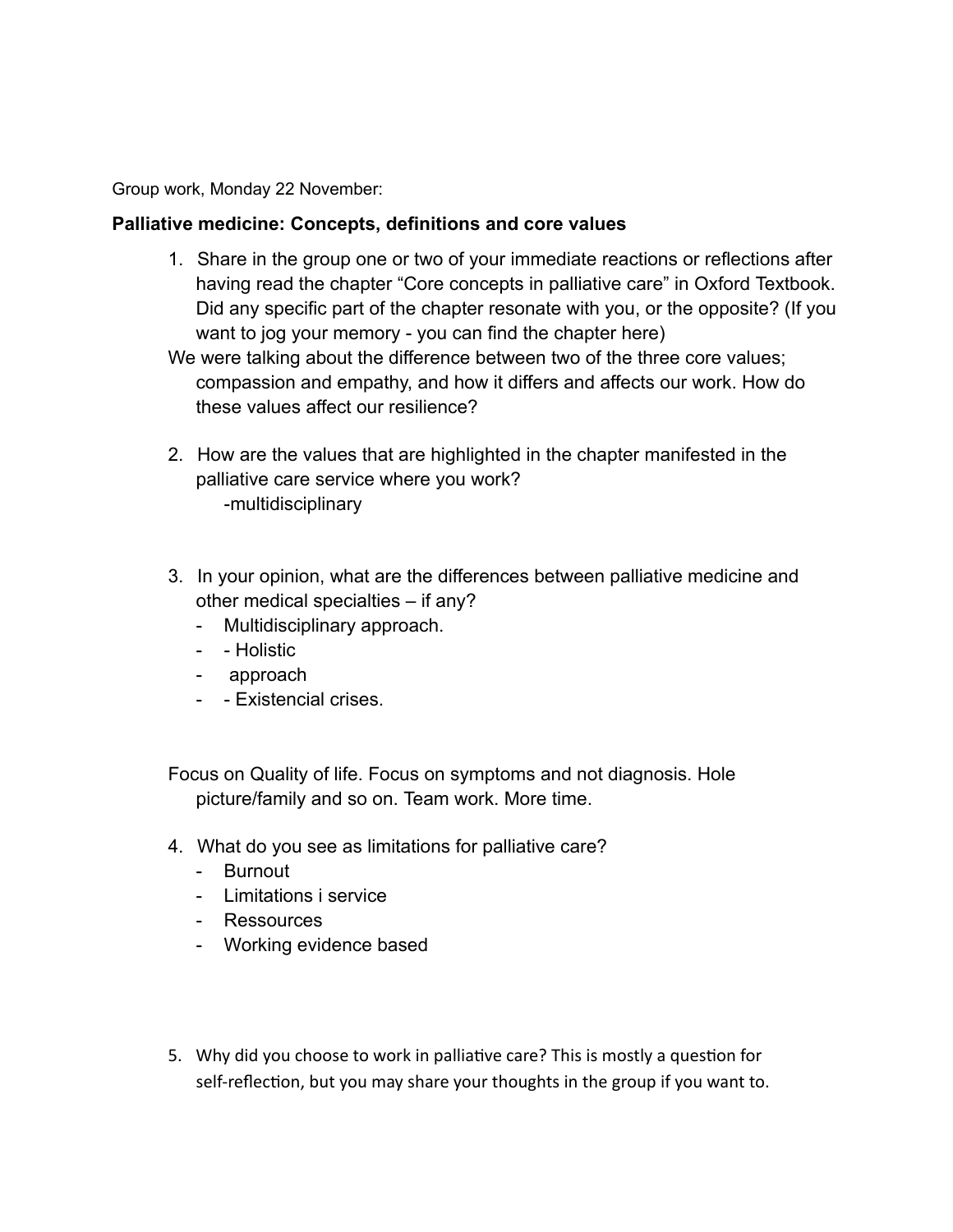6. What do you hope to get from the Nordic course?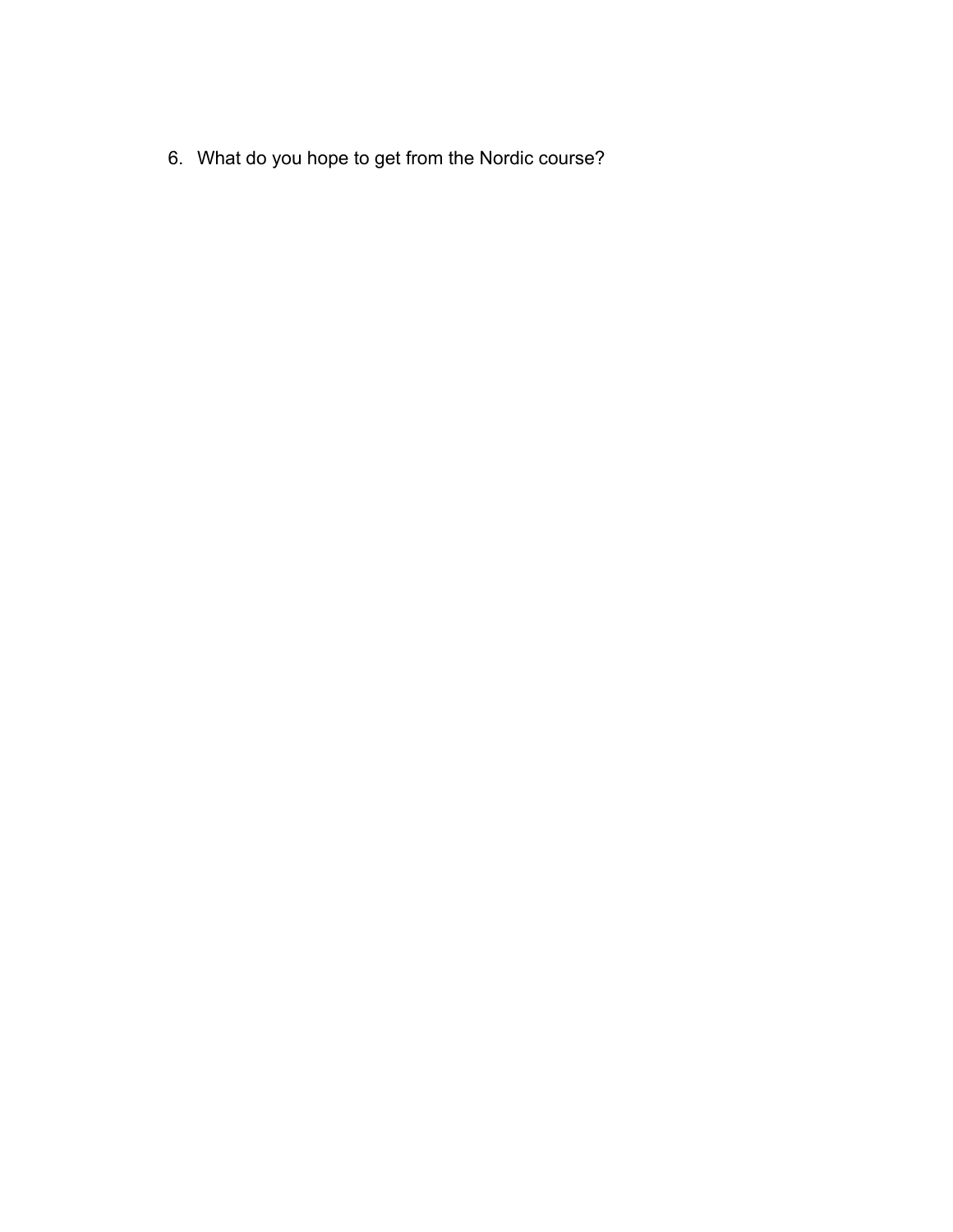## **Monday afternoon, 22 November**

Please discuss these scenarios, define one or more relevant research questions, and suggest one or more approaches for a course project to answer the question(s).

1. Two years ago, ESAS was implemented in three advanced home care units in a Swedish county. At present, only one of the units is still using the tool. The responsible physician is eager to know why implementation was successful in one unit and not the others, and how she should go about to have the tool implemented in the other two locations.

What are the factors behind successful implementation of ESAS in advanced home care units? -Questionnaire to the health workers in the units.

Qualitative research including focus groups

2. One of your colleagues works in a palliative care team in a hospital in a rural area. One day he experiences a difficult situation treating a terminally ill patient with an ICD (implantable cardioverter-defibrillator). No plans had been made for deactivation of the ICD. Your colleague wants his hospital to be better prepared for the next dying patient having an ICD. He thinks this will be a nice project for the Nordic course. How should he go about it?

How to identify patients with ICD in end of life care and ensure deactivation. Make a local guideline.

3. An oncologist with a special interest in palliative care has been admitted to the Nordic course. She has the clear impression that while physical and psychological symptoms are reasonably well addressed in her department, the patients do not receive adequate spiritual care. Suggest a course project to address this assumption.

How can we ensure that all patients are asked about their spiritual thoughts/interests? Interview .

questionnaire

Make a local guideline?

4. Your special interest is cancer pain management. Working as a palliative care consultant in a university hospital, you have the clear impression that less epidural catheters have been inserted during the last two years, compared to the years before. Is this a coincidence, or has there been a change in policy? How can you find out?

Has the frequency of inserted epidural catheters declined? Audit.